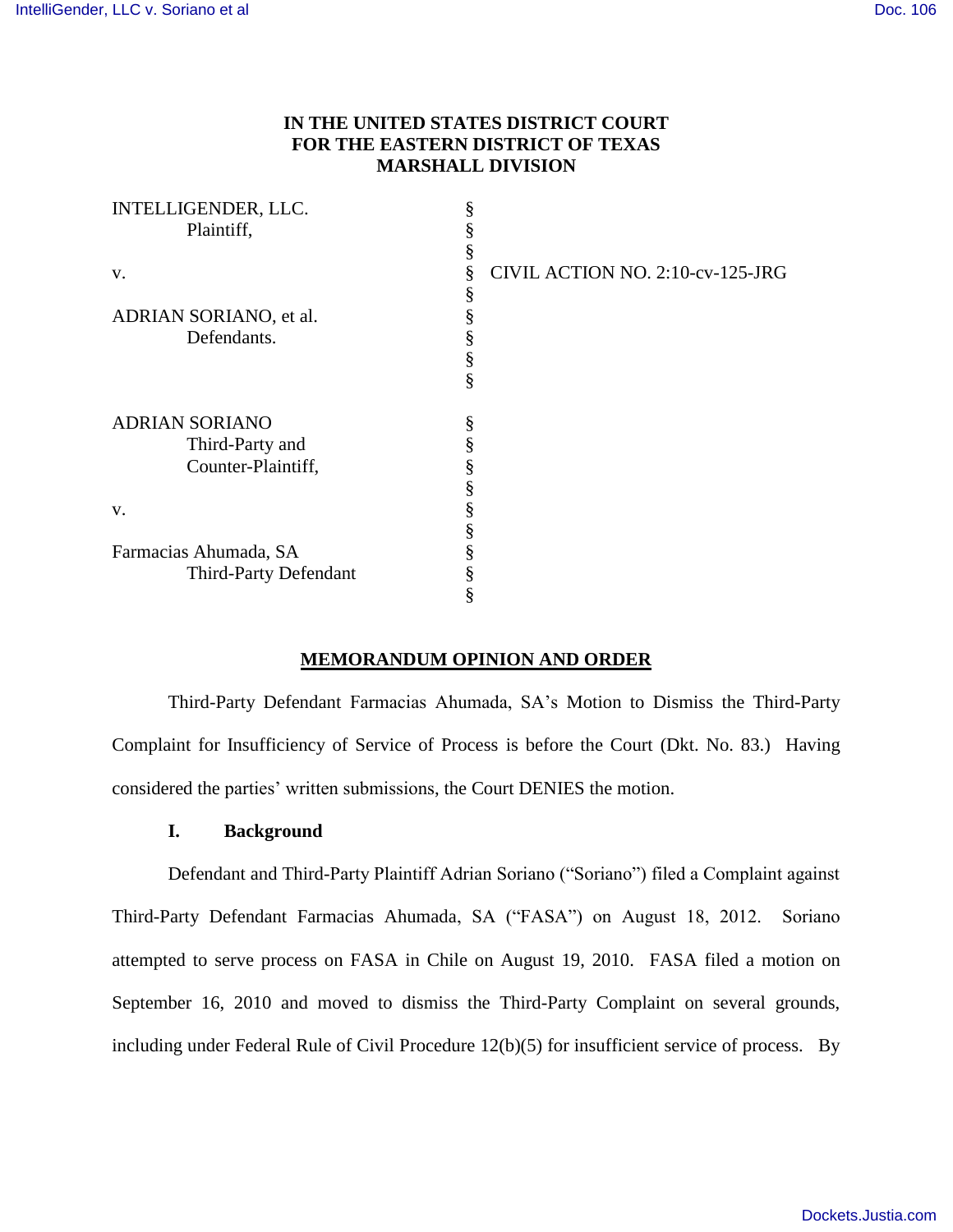Order dated March 15, 2011 (Dkt. No. 74), Judge Ward granted in-part FASA's Rule 12(b)(5) motion to dismiss and provided as follows:

> Soriano is given sixty (60) days from the date of this order to re-serve FASA. Further, Soriano is ordered that when attempting to re-serve FASA, he must do so under Rule  $4(f)(1)$  or Rule  $4(f)(2)$ . If Soriano is still not able to properly serve FASA after exercising due diligence to serve process under Rule  $4(f)(1)$  or Rule  $4(f)(2)$ , then Soriano may request from this Court an alternative means of service under Rule 4(f)(3).

(Dkt. No. 74 at 13-14.) On April 7, 2011, Soriano's counsel re-attempted service on FASA by sending the Clerk for the Eastern District, Marshall Division, Soriano's Third Party Complaint, a summons directed to FASA, an open Federal Express envelope, and a letter requesting that the Clerk serve the items in accordance with Rule  $4(f)(2)(C)(ii)$ . On April 13, 2011, Soriano's counsel received notification from Federal Express that the items sent by the Clerk were delivered to FASA and signed for by a FASA representative.

FASA now submits another motion to dismiss under Federal Rule of Civ. P. 12(b)(5) on the basis of insufficiency of service of process and alleges that the April 7, 2011 service of process did not comply with either Rule  $4(f)(1)$  or Rule  $4(f)(2)$  as ordered by this Court.

#### **II. Discussion**

 $\overline{a}$ 

FASA raises two issues regarding whether Soriano's April 7, 2011 service of process properly complied with Rule  $4(f)(2)$ .<sup>1</sup> First, FASA argues that service is defective because it was sent by Federal Express rather than by "mail." Second, FASA contends that, even if the Court concludes that Federal Express is a form of "mail" for the purpose of Rule 4(f)(2), service nonetheless fails because Chilean law prohibits service by any type of mail at all.

<sup>&</sup>lt;sup>1</sup> Soriano did not attempt service under Fed. R. Civ. P.  $4(f)(1)$ . Judge Ward's March 15, 2011 Order permitted service under Fed. R. Civ. P. 4(f)(1) *or* Fed. R. Civ. P. 4(f)(2). (Dkt. No. 74.) Therefore, the Court limits its analysis to whether Soriano complied with Fed. R. Civ. P. 4(f)(2).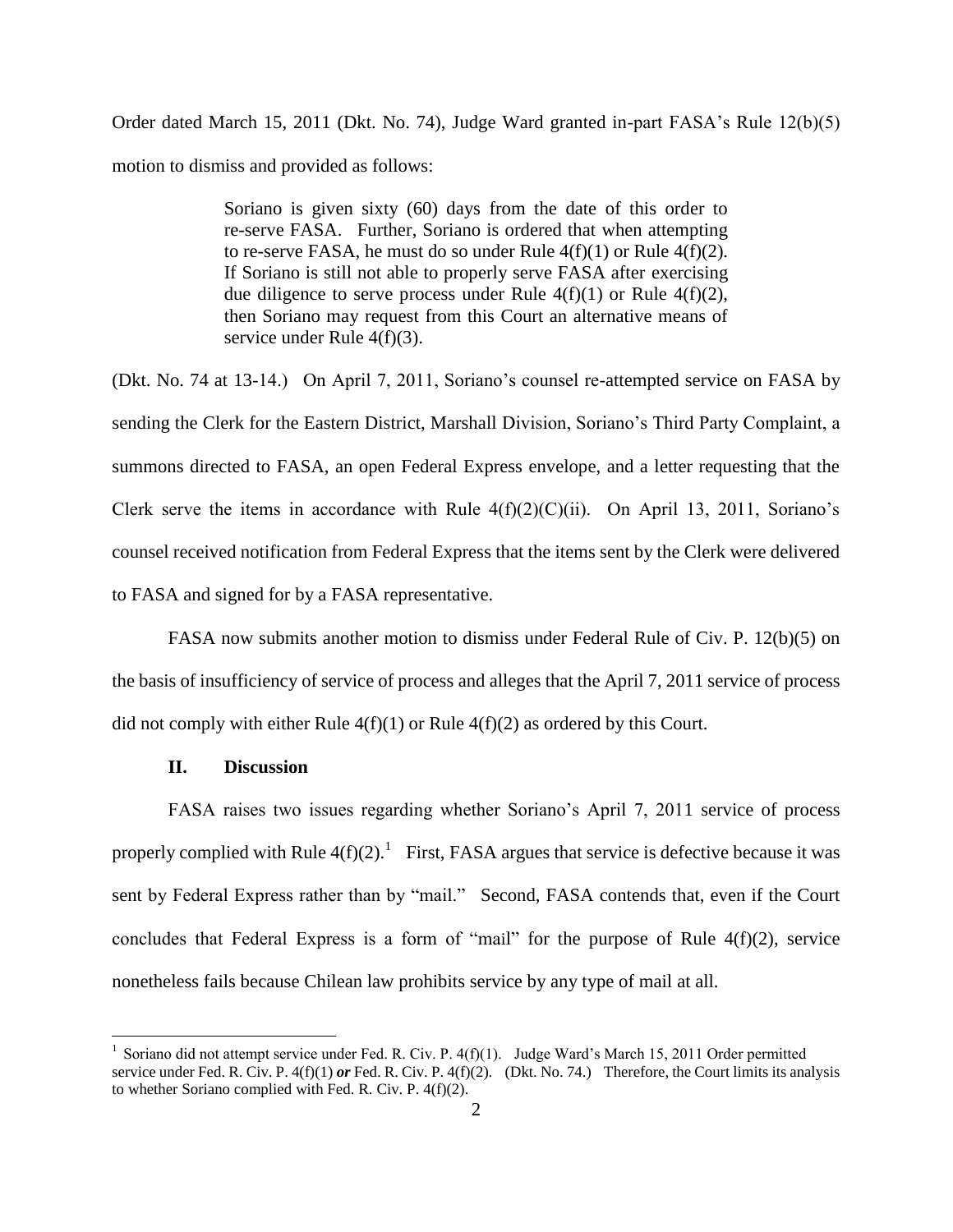When service is attempted on a corporation "at a place not within any judicial district of the United States" service is accomplished in "any manner prescribed by Rule 4(f) for serving an individual expect personal delivery under  $4(f)(2)(C)(i)$ ." Fed. R. Civ. P.  $4(h)(2)$ . Soriano's chosen method of service, in compliance with Judge Ward's March 15, 2011 Order, was pursuant to Fed. R. Civ. P. Rule  $4(f)(2)(C)(ii)$ , which states in pertinent part:

> (f) Unless federal law provides otherwise, an individual – other than a minor, incompetent person, or a person whose waiver has been filed – may be served at a place not within any jurisdiction of the United States: \*\*\*

- (C) unless prohibited by the country's law, by: \*\*\*
	- (ii) using any form of mail that the clerk addresses and sends to the individual and that requires a signed receipt.

FASA's first argument against the sufficiency of the April 7, 2011 service is that Rule 4(f)(2)(C)(ii) permits service via United States mail *only*. The Court disagrees. The relevant portion of Rule 4 allows service "using *any form* of mail that the clerk addresses and … that requires a signed receipt." Fed. R. Civ. P.  $4(f)(2)(C)(ii)$  (emphasis added). Nothing indicates – from the Rule on its face – that *any form* of mail means that service may *only* be effected using United States mail. Based on a plain reading of the statute, Rule  $4(f)(2)(C)(ii)$  permits service via *any form* of signed receipt mail, including Federal Express.

FASA has not identified any authority that would dispute this interpretation of Rule 4. In fact, several courts have implicitly ruled that service under Rule  $4(f)(2)(C)(ii)$  using signed receipt Federal Express mail is appropriate. *See Tracfone Wireless, Inc. v. Bequator Corp., Ltd.,* 717 F.Supp. 2d 1307, 1310 (S.D. Fla. 2010) (finding that serving a copy of the Summons and Complaint via international express mail and via FedEx directed to executive officers at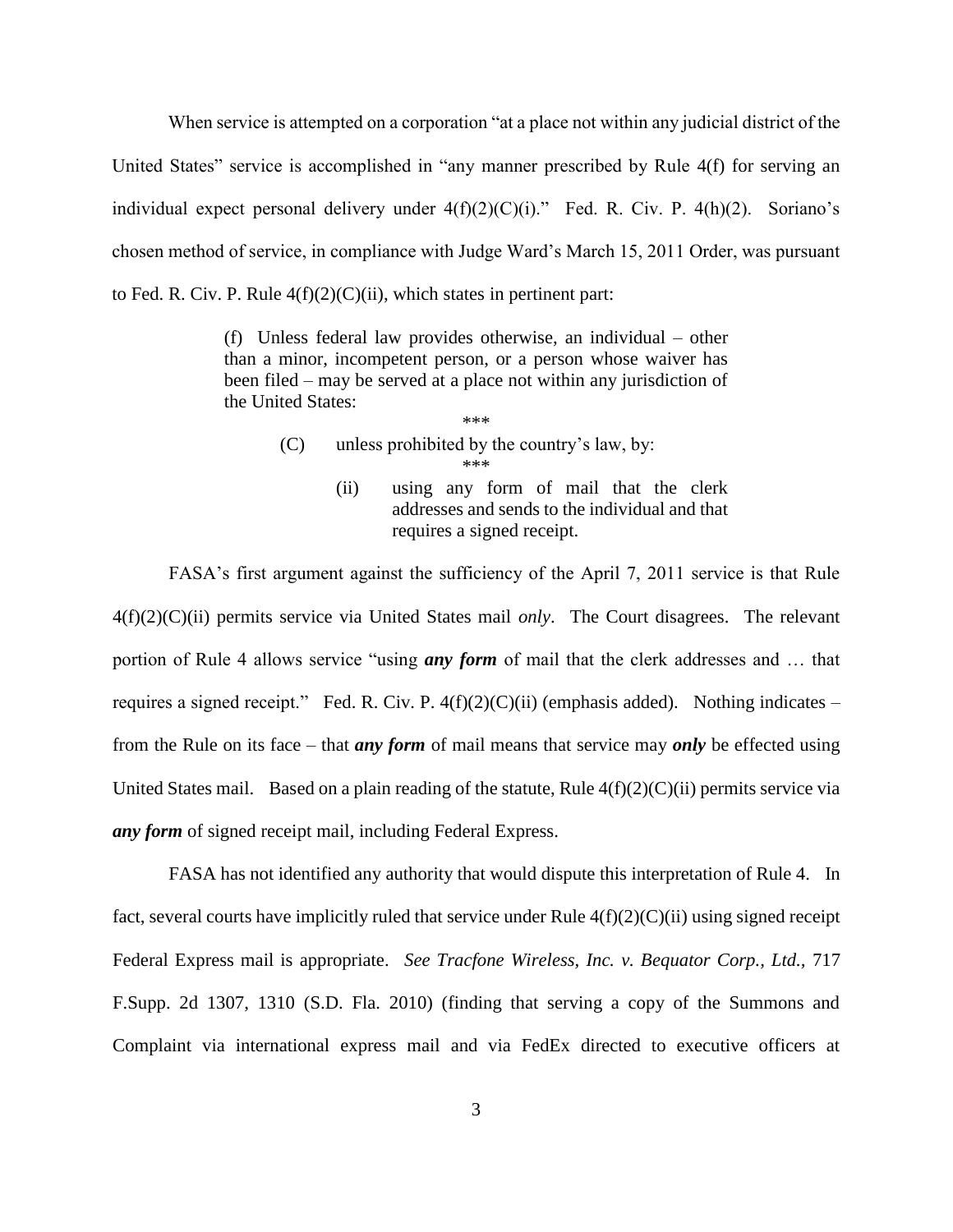Defendants' foreign headquarters is permissible pursuant to Fed. R. Civ. P.  $4(f)(2)(C)(ii)$ ; *Polargrid LLC v. Videsh Sanchar Nigam Ltd.*, 2006 Dist. LEXIS 17531, \*5-6 (S.D. N.Y. April 6, 2006) (ruling service properly effected pursuant to Rule  $4(f)(2)(C)(ii)$  via Federal Express upon Indian corporation). This Court cannot identify any basis for FASA's contention that Fed. R. Civ. P. 4(f)(2)(C)(ii) prohibits service via signed receipt Federal Express mail.

FASA also argues that, even if Federal Express is a valid form of "mail," the April 7, 2011 method of service is improper because Chilean law does not recognize service by any type of mail at all. Specifically, FASA contends that the April 7, 2011 service runs afoul of the provisions or Rule  $4(f)(2)(C)$ , which negates the general acceptability of service by any type of mail if such service is "prohibited by the country's law." Again, the Court disagrees. Contrary to FASA's assertion, Rule 4(f)(2)(C) does not require that Chilean law expressly *recognize* service by mail, only that Chilean law does not expressly *prohibit* service by mail. *See Polargrid,* 2006 WL 903194, \*6-7 (S.D.N.Y. April 6, 2006) ("[Defendant] states that service by Federal Express is not one of the methods of service recognized by Indian law and that 'what is an allowed method for service of process is, by implication, prohibited.' This interpretation of Rule  $4(f)(2)(C)(ii)$  has been repeatedly rejected in favor of the view that the method of service specified in that rule is acceptable so long as such service does not actually *violate* the law of the country where service is attempted."); *see also Prewitt Enterprises, Inc. v. Organization of Petroleum Exporting Countries*, 224 F.R.D. 497, 502 (N.D. Ala. 2002) ("Were subsection  $4(f)(2)(C)$  inapplicable where a form of return receipt mail is simply not prescribed by the laws of a foreign country, the subsection would be superfluous to subsection  $(f)(2)(A)$ , which allows service in a foreign country in any manner "prescribed" by the law of that country."). As nothing before the Court would indicate that